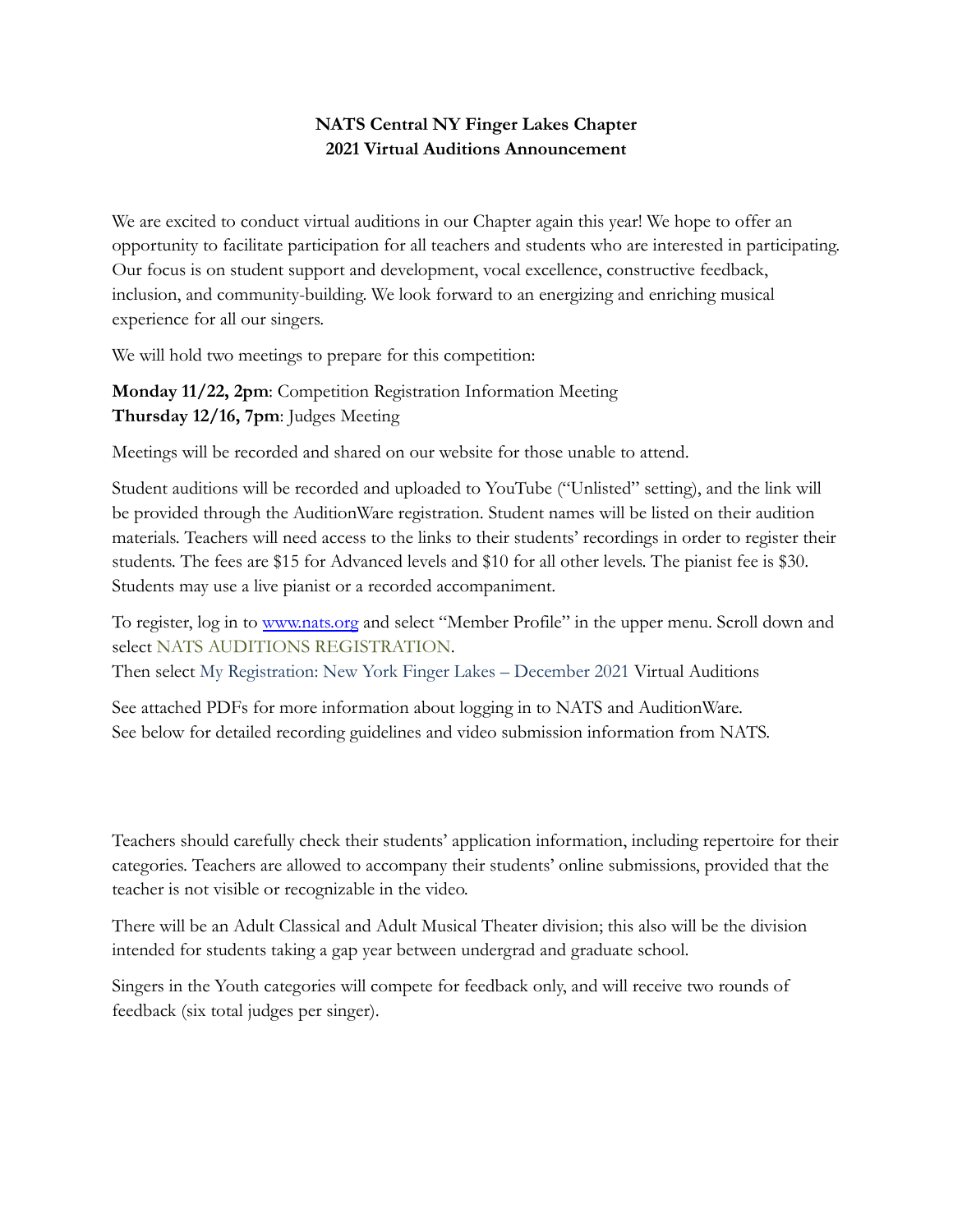#### **Dates and Deadlines**

| <b>Registration Information Session, 2pm</b>     |
|--------------------------------------------------|
| <b>Judges Meeting, 7pm</b>                       |
| Student video submissions due                    |
| Adjudicators finalize results of First Round     |
| Adjudicators begin deliberation for Second Round |
| Adjudicators finalize results of Second Round    |
|                                                  |

Students can expect to receive their feedback by February 1.

We are happy to answer any questions you might have!

## **NATS CNYFL Region Executive Board**

Jennifer Kay, President [jkay@ithaca.edu](mailto:jkay@ithaca.edu) Rob Strauss, Vice President/President Elect [Robert.Strauss@fredonia.edu](mailto:Robert.Strauss@fredonia.edu) Holly Bewlay, Secretary/Website Manager [bewlayhe@buffalostate.edu](mailto:bewlayhe@buffalostate.edu) Wendy Williams, Treasurer/Membership Coordinator [kindersinger@yahoo.com](mailto:kindersinger@yahoo.com) Alison Wahl, Auditions Coordinator [awahl@ithaca.edu](mailto:awahl@ithaca.edu) Kathryn Cowdrick, Past President [kcowdrick@esm.rochester.edu](mailto:kcowdrick@esm.rochester.edu)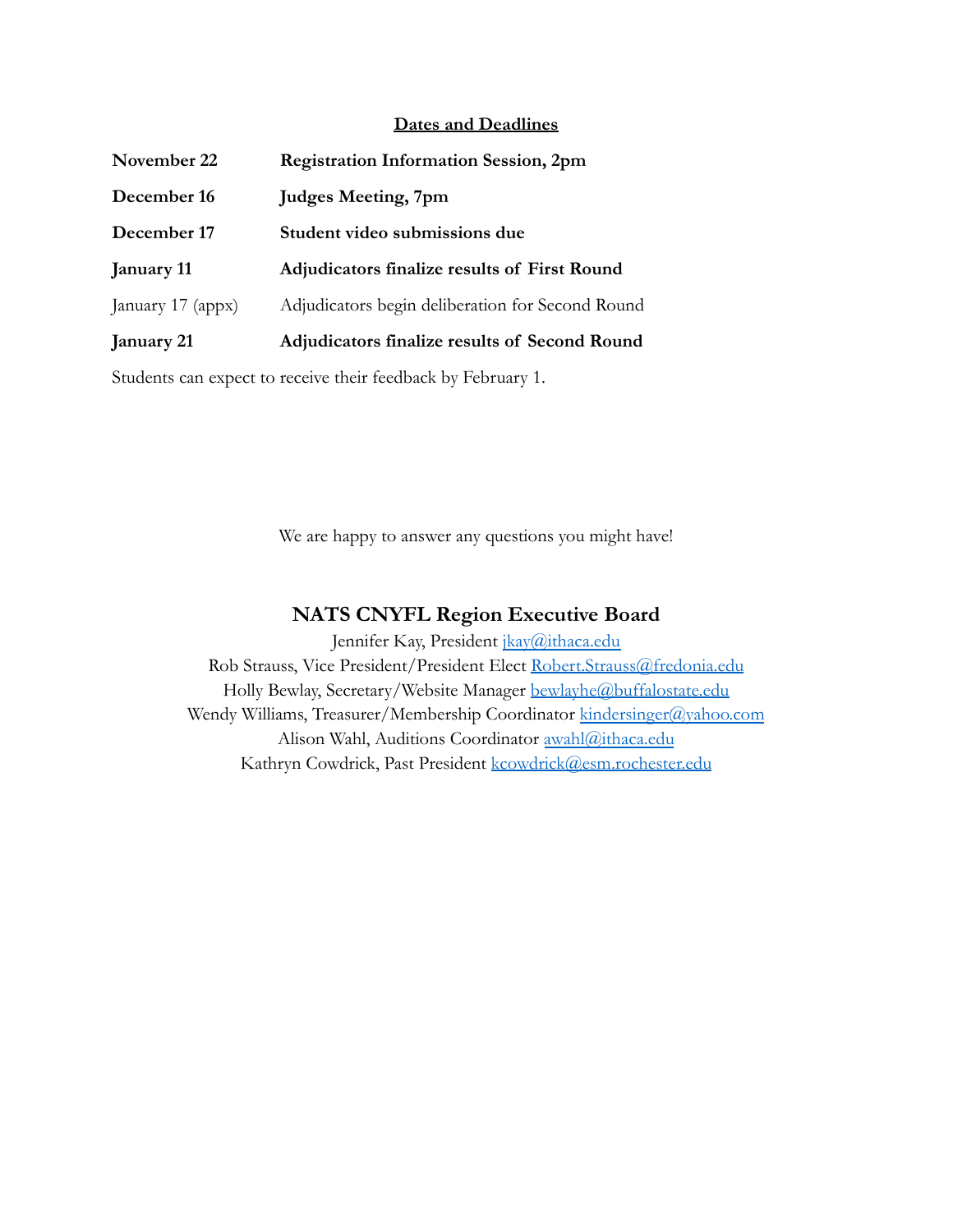# YouTube Audition Submissions Guidelines

# For Chapter, District, Regional and National Student Virtual Auditions

#### *Recording Location*

You should record your video in the spirit of a live audition or recital performance. You may record anywhere in which you can safely socially distance, including in your home, school, church, synagogue, recital hall, rehearsal room, or voice studio. You should dress professionally, as you would for a recital or live audition.

#### *Recording Instructions*

#### **Recording**

- You should record a separate unedited video for each selection on your repertoire list.
- Your camera should record from a fixed position as if three adjudicators were seated in front of you.
- You should face straight forward to the camera as you would appear to adjudicators in a live audition.
- Your video recordings must clearly show your face and most of your body from the knees upward.\*\*
- \*\*Singers, pianists, and teachers should follow the health guidelines/regulations issued by their institution/venue wherever they are recording. Therefore, during this pandemic, masks are allowed to be worn in NATS audition videos.
- To view a short video of best practices for recording a quality audition video, see below: [https://www.youtube.com/watch?v=KyhwMZwohbo&ab\\_channel=BrittanyAlbin](https://www.youtube.com/watch?v=KyhwMZwohbo&ab_channel=BrittanyAlbin)

#### **Accompanist**

- You may sing with a live pianist, your teacher, or recorded accompaniment in your video entries.
- If your teacher is your accompanist, they should not be in view in the video.
- Accompanists must play from authorized copies that are compliant with the NATS Copyright Policy.
- The accompanist may use a page turner. If the page turner is the student's teacher, the page turner must not be visible in the video.

Due to the unprecedented nature of the times in which we find ourselves, with growing travel restrictions, school closings (and/or transitions to online instruction), and wide-spread health concerns, we know it will be nearly impossible for many to meet and record videos with live accompanists during this time. Therefore, during this crisis NATS will allow students to record audition videos using pre-recorded tracks such as found on Appcompanist, Hal Leonard's Virtual Library, or other similar sources that offer piano-only accompaniments. YouTube Karaoke Tracks are also acceptable, as long as they are piano only.

NO orchestrated tracks or tracks with other instruments or voices will be acceptable, and would result in disqualification. It will also be acceptable to use tracks that are recorded by your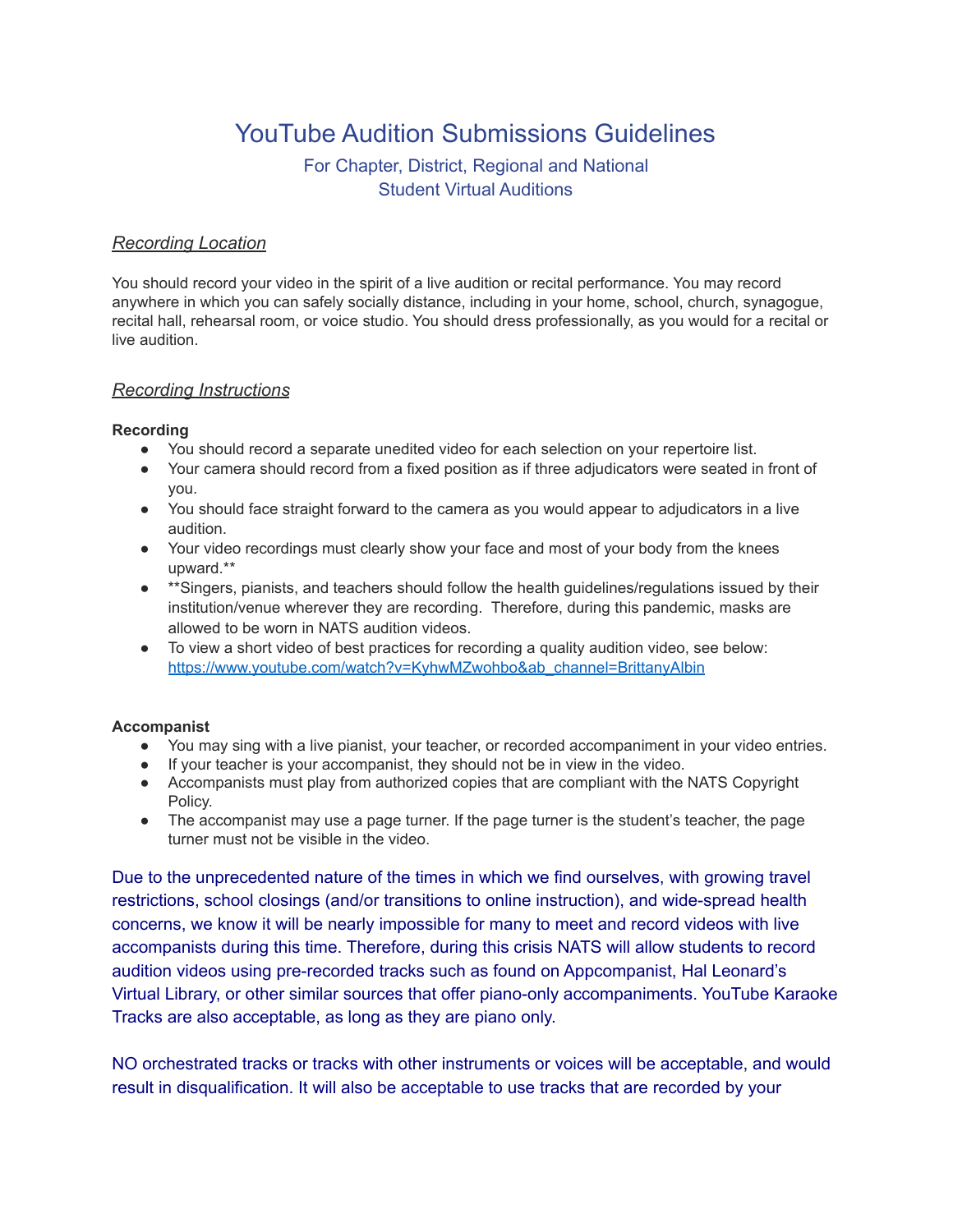teacher or your pianist (who know you and your interpretation). Additionally, in this extreme circumstance, should student and teacher be in the same location, a teacher may accompany a singer in the recording, but the teacher should not be visible in the recording directly or on any reflected surface (mirror, piano surface, etc.). Please note that this will not be an accepted precedent for future auditions, but is rather an isolated exception necessitated by a highly unusual global crisis. Because of this, videos will not be required to show the pianist. All other guidelines outlined in the video submission guidelines must be followed: https://www.nats.org/NSA - You\_Tube\_Round\_Video\_Submissions.html

#### **Performance**

- Introduce each selection at the beginning of the video. Introduce yourself by saying: "My Name is\_\_\_\_\_\_\_\_\_\_; "I will sing—*Title of Composition*---by—*Composer*—and if appropriate—from---*Title of Work*". (The identity of your teacher, school, and region should not be revealed.)
- You must perform each of your selections from memory on your recording. CAUTION: In viewing your tablet or phone during the recording, if you give the impression you are using music for your audition, you may be disqualified.

## *Preparing the YouTube Video*

#### **Settings**

- Please note that you must select "unlisted" in the Privacy settings found under the broadcasting and Sharing Options section when uploading your video file to YouTube.
- If you select "private," adjudicators will not be able to access your submission(s). If you select "Public", you may encounter copyright issues with YouTube.

#### **Video Titles and Notes**

- Each video title should contain the singer's name and the name of the chapter, district, region, or national audition based on the audition for which you are submitting the video. (i.e. Jane Doe – Eastern Region NATS) If the same video is used for a different audition, the video title MUST be changed to reflect the new audition. (i.e. From the Eastern Region to the National Preliminary Round.)
- In the YouTube "Notes" section, please include the Title, Composer, and Larger Work (if applicable).
- YouTube Channel Titles & Images must NOT reveal Teacher, School, or Studio affiliations.

#### **Submission**

- In the application, provide the web link/address for each video that corresponds to the appropriate repertoire selection – either 3, 4, or 5 total selections, depending on your audition category.
- Please double check the links you provide for each video before submitting your application.

## *Invalid Videos*

The following video problems would make them invalid.

- Videos revealing the teacher's identity, school, or studio affiliation.
- Videos at the National Level must not reveal a teacher's identity, singer's chapter/district/region, school or studio affiliation.
- Videos with "private" sharing options (see above).
- Videos that pan and zoom during performances.